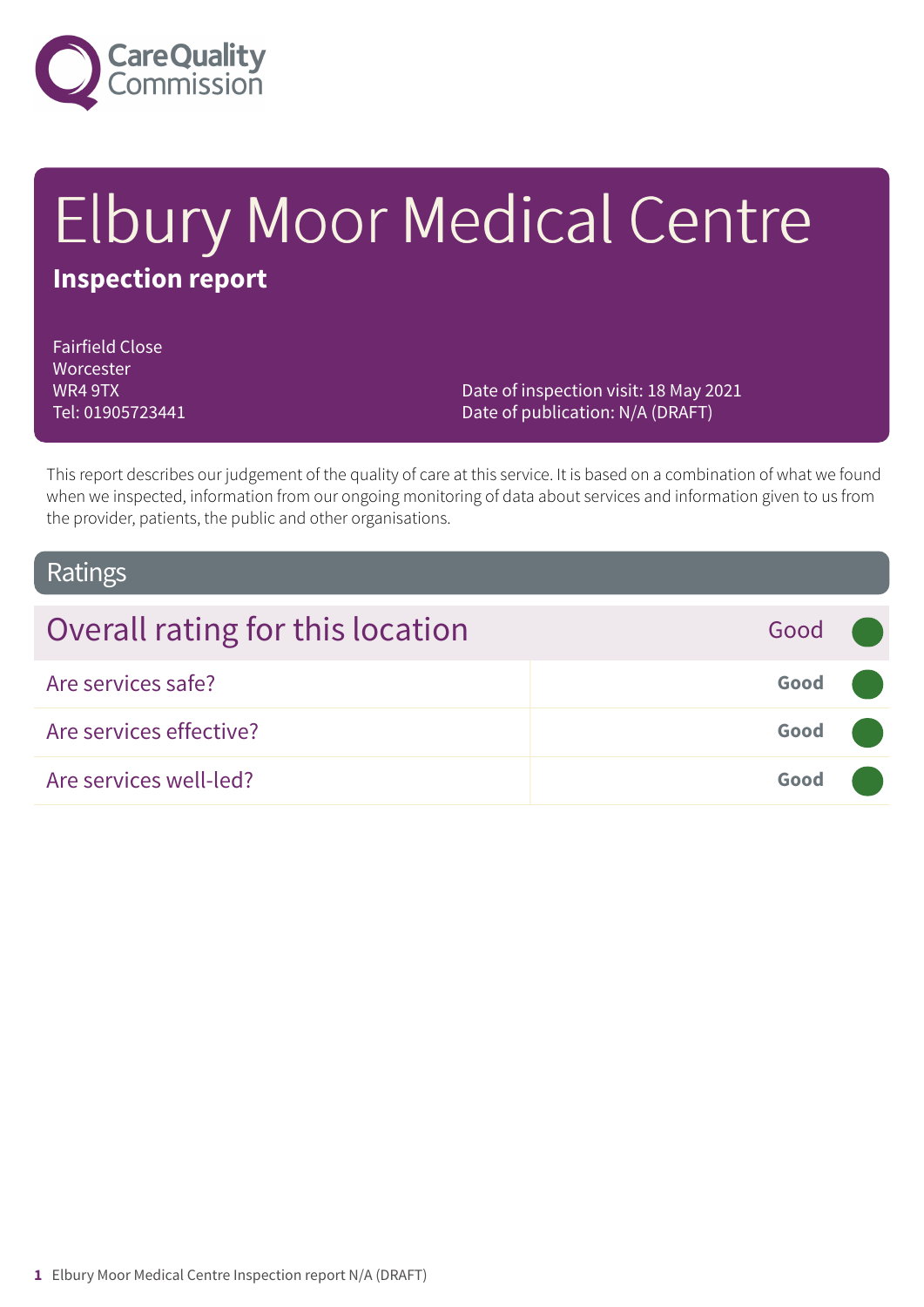# Overall summary

We carried out an announced follow up inspection at Elbury Moor Medical Centre on 17 and 18 May 2021. The practice had previously been rated Requires Improvement. At the last inspection in October 2019, we identified the following areas for improvement:

- Continue to work on reducing the prescribing of hypnotics and antibiotics.
- Continue work to increase the uptake for cervical, breast and bowel screening.
- Continue with actions to increase the uptake for immunisations.
- Continue to take actions to improve performance and ensure patients receive care and treatment that meets their needs.
- Continue to take steps to increase an audit programme of quality improvement.

We found the practice had made improvements at this inspection.

The full reports for previous inspections can be found by selecting the 'all reports' link for Elbury Moor Medical Centre on our website at www.cqc.org.uk

### **How we carried out the inspection**

Throughout the pandemic CQC has continued to regulate and respond to risk. However, taking into account the circumstances arising as a result of the pandemic, and in order to reduce risk, we have conducted our inspections differently.

This inspection was carried out in a way which enabled us to spend a minimum amount of time on site. This was with consent from the provider and in line with all data protection and information governance requirements.

This included:

- Conducting staff interviews using video conferencing
- Completing clinical searches on the practice's patient record system & discussing findings with the provider
- Reviewing patient records to identify issues and clarify actions taken by the provider
- Requesting evidence from the provider
- A short site visit.

### **Our findings**

We based our judgement of the quality of care at this service on a combination of:

- what we found when we inspected
- information from our ongoing monitoring of data about services and
- information from the provider, patients, the public and other organisations.

### **We have rated this practice as Good overall, and Good for all population groups.**

#### We found that:

**2** Elbury Moor Medical Centre Inspection report N/A (DRAFT)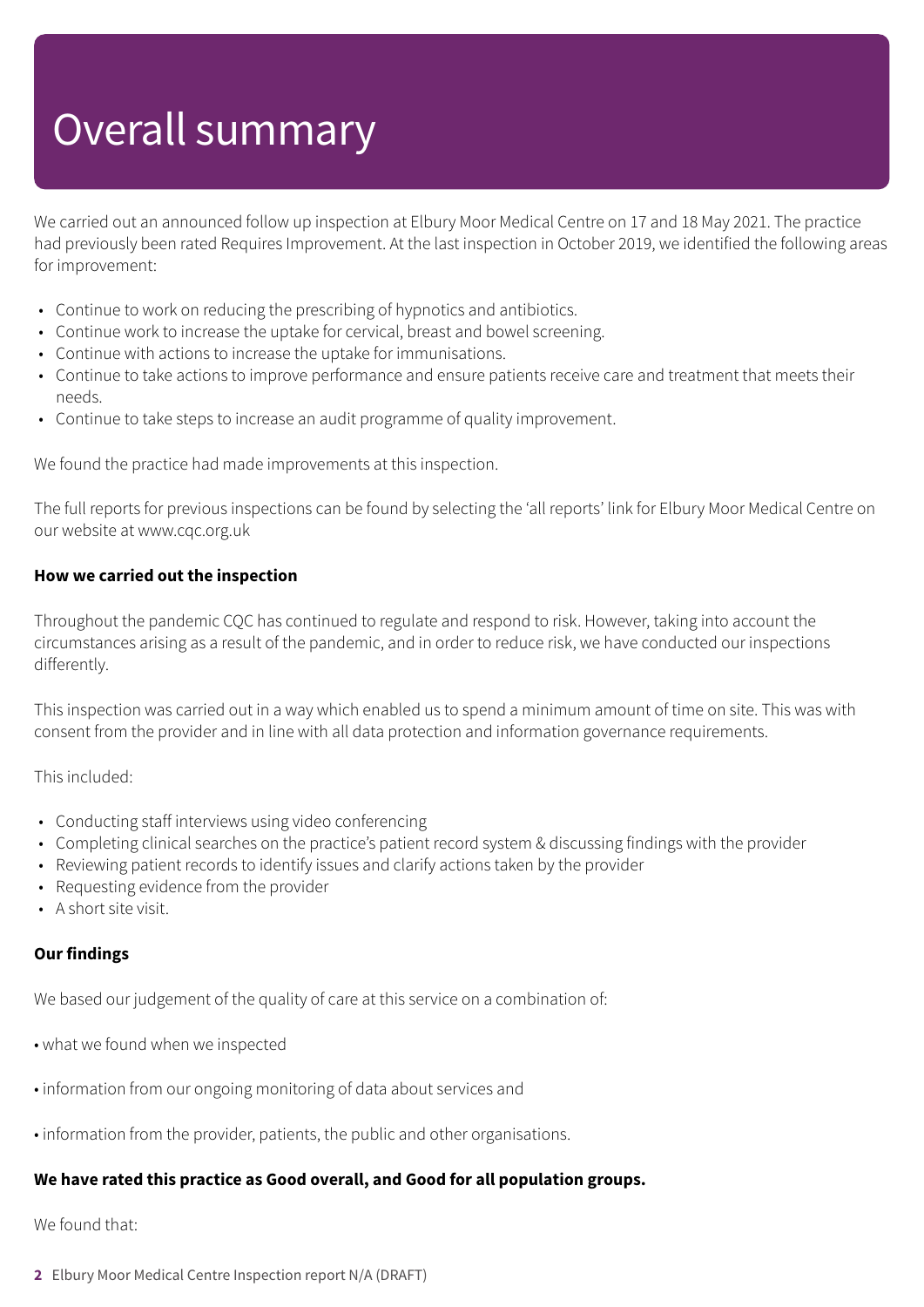## Overall summary

- The practice provided care in a way that kept patients safe and protected them from avoidable harm.
- Staff dealt with patients with kindness and respect and involved them in decisions about their care.
- The practice had identified 2% of patients who were also carers and had updated its carers' register accordingly.
- The practice's Patient Participation Group were positive about their relationship with the practice. They felt supported, appreciated and listened to.
- The practice now had a comprehensive system in place to learn from significant events and complaints.
- The practice had completed several two cycle audits over the last 12 months to improve outcomes for patients including a two week wait audit.
- At the last inspection the low rates of cervical screening and childhood immunisations were reasons for the practice being rated Requires Improvement overall. Whilst the practice has taken action to improve in these areas this has not shown in the data yet.
- During the clinical searches we completed as part of our inspection we found a couple of patients who had not been coded appropriately. We are assured that they have received adequate care and treatment.
- The quality outcomes and framework data for patients who had respiratory problems was lower than national and CCG average. The practice had identified this and had recruited a respiratory nurse.

Whilst we found no breaches of regulations, the provider should:

- Continue to improve its cervical screening uptake rates.
- Continue to improve its childhood immunisations uptake rates.
- Review the electronic patient system to ensure that all patients are coded correctly.
- Continue to monitor annual reviews for respiratory patients.
- Review formal training procedures for cleaning staff and continue to check that cleaning schedules are completed.

### **Details of our findings and the evidence supporting our ratings are set out in the evidence tables.**

#### **Dr Rosie Benneyworth** BM BS BMedSci MRCGP

Chief Inspector of Primary Medical Services and Integrated Care